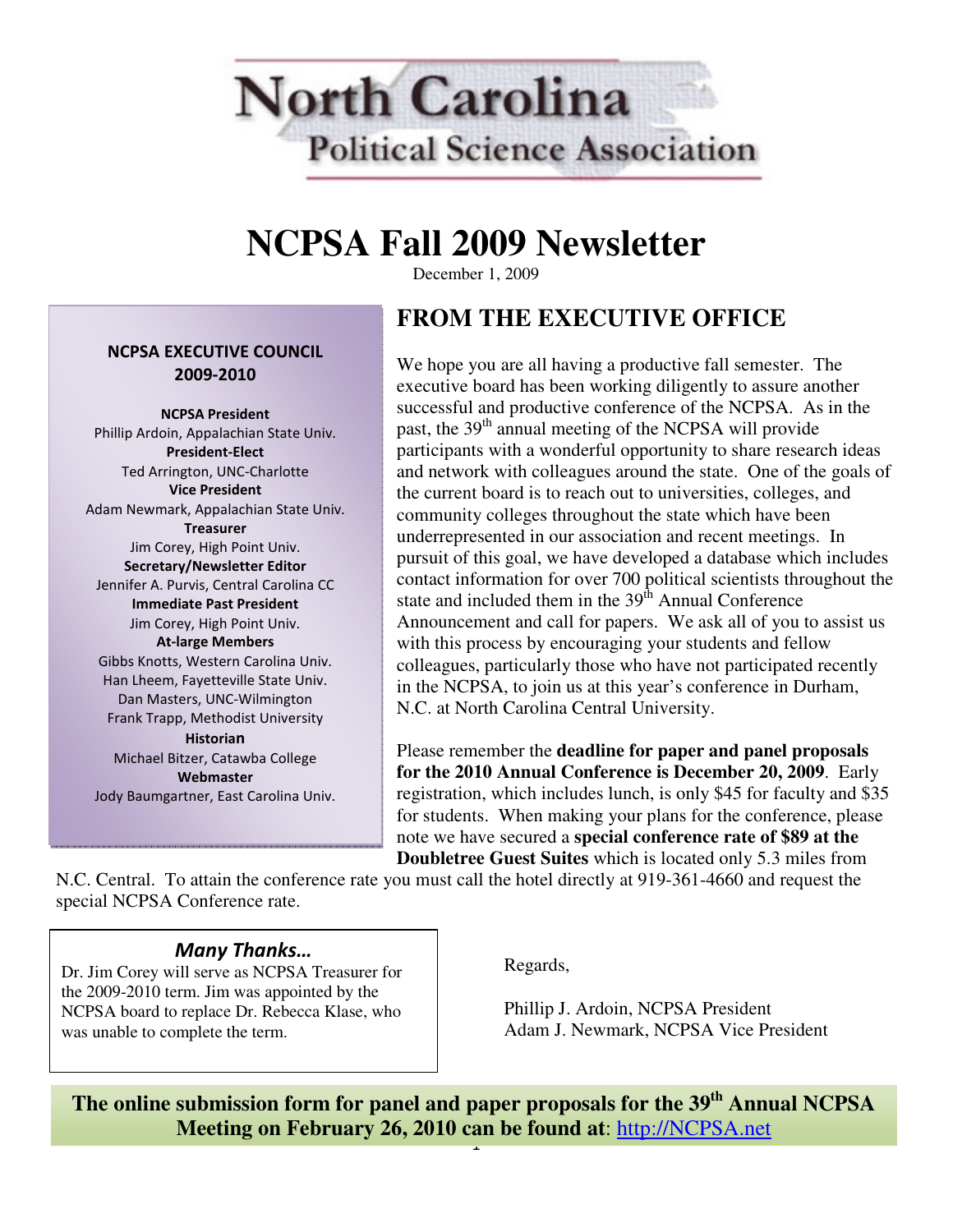### **NCPSA Treasurer's Report**

On December 1, 2009, the NCPSA checking account balance is \$1,670.38. The most recent major expense was payment of \$1,320 to the Policy Studies Organization for our membership subscription to *Policy Studies*. /s/ Jim Corey

# **Recent Department News**

The following material, which varies in length and content, was submitted by representatives of the various political science programs affiliated with NCPSA. Thank you to all participating departments. Submissions for the Spring Newsletter should be submitted to jpurvis@cccc.edu by mid-March.

# **East Carolina University**

The political science faculty at ECU are pleased to note that we were able to make several hires this past year: **Sharon Paynter** (PhD, North Carolina State), **Olga Smirnova** (PhD, University of North Carolina, Charlotte), and **Young Kim** (PhD, Pennsylvania State University). Our faculty have also published in many leading academic journals including *Administration and Society*, *American Politics Research*, *American Review of Politics, Congress & the Presidency*, *Journal of Common Market Studies*, *Journal of Homeland Security and Emergency Management*, *Journal of Peace Research*, *Journal of Politics*, *Journal of Public Budgeting, Accounting & Financial Management, Municipal Finance Journal, Political Behavior*, *Political Research Quarterly*, *Public Administration Review*, *Public Performance & Management Review*, and *PS: Political Science and Politics.* In addition, ECU political science faculty have published books with leading publishers including Columbia University Press, Congressional Quarterly Press, Continuum Press, Palgrave MacMillan, Rowman and Littlefield, State University of New York Press, and University of Toronto Press. **Jody Baumgartner** (PhD, Miami University) was invited to dine, along with five other political scientists from around the nation, with Vice-President Biden to discuss the operation of the office of the Vice-President.

# **Elizabeth City State University**

**Margery Coulson-Clark**, Associate Professor of Public Administration, was one of two faculty members who took five ECSU students from the Global Leadership Academy to Berlin, Germany on the Anniversary of the Berlin Conference-April 27-30,2009. They participated in a discussion on "Land Reform on the Continent of Africa". **K.O. Boansi**, Professor of Political Science, made a presentation on Ghana to the Links Elizabeth City Chapter on March 7, 2009. K. O. Boansi is involved with the applied research project "Development of Performance Measures for the Assessment of Rural Planning Organizations". This project is part of the North Carolina Development of Transportation Research and Development, and is being funded by a grant from the North Carolina Department of Transportation Research and Development. Margery Coulson-Clark, Associate Professor of Public Administration, presented the paper "A Successful Collaboration; ECSU and Senegal" at the Historically Black University Network Conference in Washington, D.C. Along with associates at other universities, she completed the paper " The Leadership Challenges of Land Reform in Africa: A Framework for Dialogue".

 Boansi worked with IBM Global Business Services and the United States Postal Service on "The First-Class Mail Measurement Study." Mr. **Matthew Competiello**, a junior in Political Science, has been accepted to participate in 2009

Ronald McNair Baccalaureate Achievement Program. Coulson-Clark also is a representative on the State Employee Credit Union Advisory board, and serves as Associate Pastor at Olive Branch Missionary Baptist Church. Boansi also participated in the National Crime Victims' Right Week from April 27 – May 1, 2009, and attended a training session via webcast on Partner Abuse in Lesbian, Gay, Bisexual and Transgender Relationships on April 30, 2009.

REMEMBER! Important Dates for 2010 February 26…39th Annual Meeting March 15…Newsletter Submissions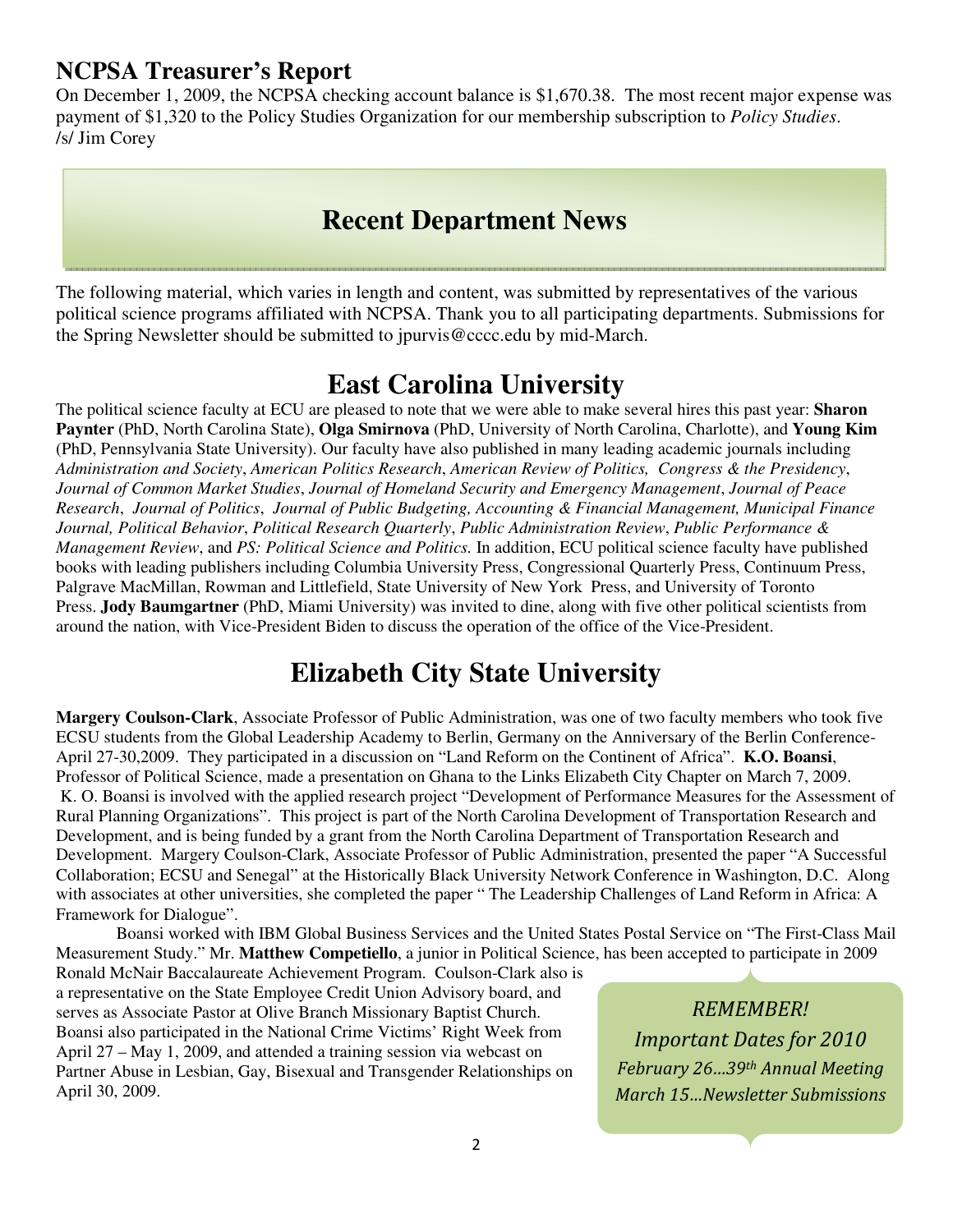# **Fayetteville Sate University**

**Han Lheem** has a chapter accepted, "A Triangle Relationship: China, Russia, and the U.S. Over Central Asia," to be published in Dennis Hickey and Baogang Guo, ed., *Dancing with the Dragon: China's Emergence in the Developing World*, (Lexington-Rowman & Littlefield Publishing, 2009). Lheem has also published a survey research report, *Public Health and Environmental Awareness in Cumberland County, North Carolina: A Survey Analysis in 2008*, (funded by The Center for Health Disparities, Fayetteville State University, 2009), and his book, *State, Governance, and Environmental Sustainability: A Cross-National Analysis,* has been accepted to be published in LAP Lambert Academic Publishing AG & Co. KG, 2009: ISBN 978-3-8383-1434-1. The Political Science program in Fayetteville State University has 4 undergraduate students in the mentoring research program funded by The Center for Undergraduate Social and Behavioral Studies, and is preparing for their research presentations in the 39<sup>th</sup> Annual Meeting of the NCPSA, Feb. 26, 2010 at NC Central University.

# **Mount Olive College**

The Department of History and Social Science at Mount Olive College recently initiated a Political Science program providing students with expanded opportunities for an area of concentration or a minor field of study. Currently, the College has approved 11 course offerings in American Politics and Global Affairs. A selection of three or four courses encompassing these two areas is now offered during the Spring and Fall semesters. **Gerald Bushee**, Political Science Coordinator, is working with faculty and students to develop a Global Affairs group similar to the Model United Nations to spark student interest in the politics at the national and international levels as well as the influence of non-governmental actors. The department's future plans include courses in international political economy developed in partnership with Mount Olive's Tillman School of Business as well as other special topics or research seminars for advanced

undergraduates. **Alan Lamm**, Department Chair, looks forward to expanding these initial offerings into a major in the field. Courses are available for traditional students on the College's main campus, for nontraditional students at Seymour Johnson Air Force Base and online.

# **UNC-Greensboro**

This fall marks a significant addition to the department with a partnership

Congratulations to Mount Olive College on its new political science program

with North Carolina's Institute of Political Leadership (IOPL). Formerly housed at Greensboro College, and before that at NC State University, the nonpartisan IOPL prepares a class of up to 20 Fellows each semester to run for political office. During its more than 18 years, the Institute has trained over 750 Fellows through its 10-week program, many of whom have held or currently hold offices on school boards, city councils, county commissions, and in the General Assembly. The IOPL's executive director, **Robin Dorff** (formerly of NC State), with assistance from department lecturer **Thomas Little**, organized this year's program. While some of the weekend sessions will be held on campus, IOPL offers its sessions at four other locations in the state as well.

Additional activities of the UNC-G faculty: **Bill Crowther** attended the International Political Science Association's annual conference in Chile in July, at which he presented his research on Semi-Presidentialism. **Robert Griffiths** presented his research on U.S.-Africa security cooperation at a Forum on Democracy, Peace, and Justice in Uppsala, Sweden, in October. **Charles Prysby** and his colleague, Carmine Scavo, from ECU, have completed the latest version of SETUPS, a web-based instructional package for students to analyze the 2008 presidential election. With American Political Science Association and Interuniversity Consortium for Political and Social Research sponsorship, Prysby has developed the SETUPS package every four years since the 1972 presidential elections. **Thomas Little**, a PSC instructor, and **Jerry Pubantz**, now director of the Lloyd International Honors College, are part of an interdisciplinary project coordinated by faculty in the School of Education and the Bryan School. The project's purpose is to train North Carolina public school teachers to develop 21<sup>st</sup> Century Skills in their students. Little focused on the topic of "Civic Literacy," while Pubantz developed the "Global Awareness" theme.

An online version of PSC 105 Political Issues delivered by UNCG's new iSchool program was recognized with an award for Best Practices in Distance Learning in the higher education division at the 2009 national conference of US Distance Learning Association. This creative course for high school students across North Carolina was developed by the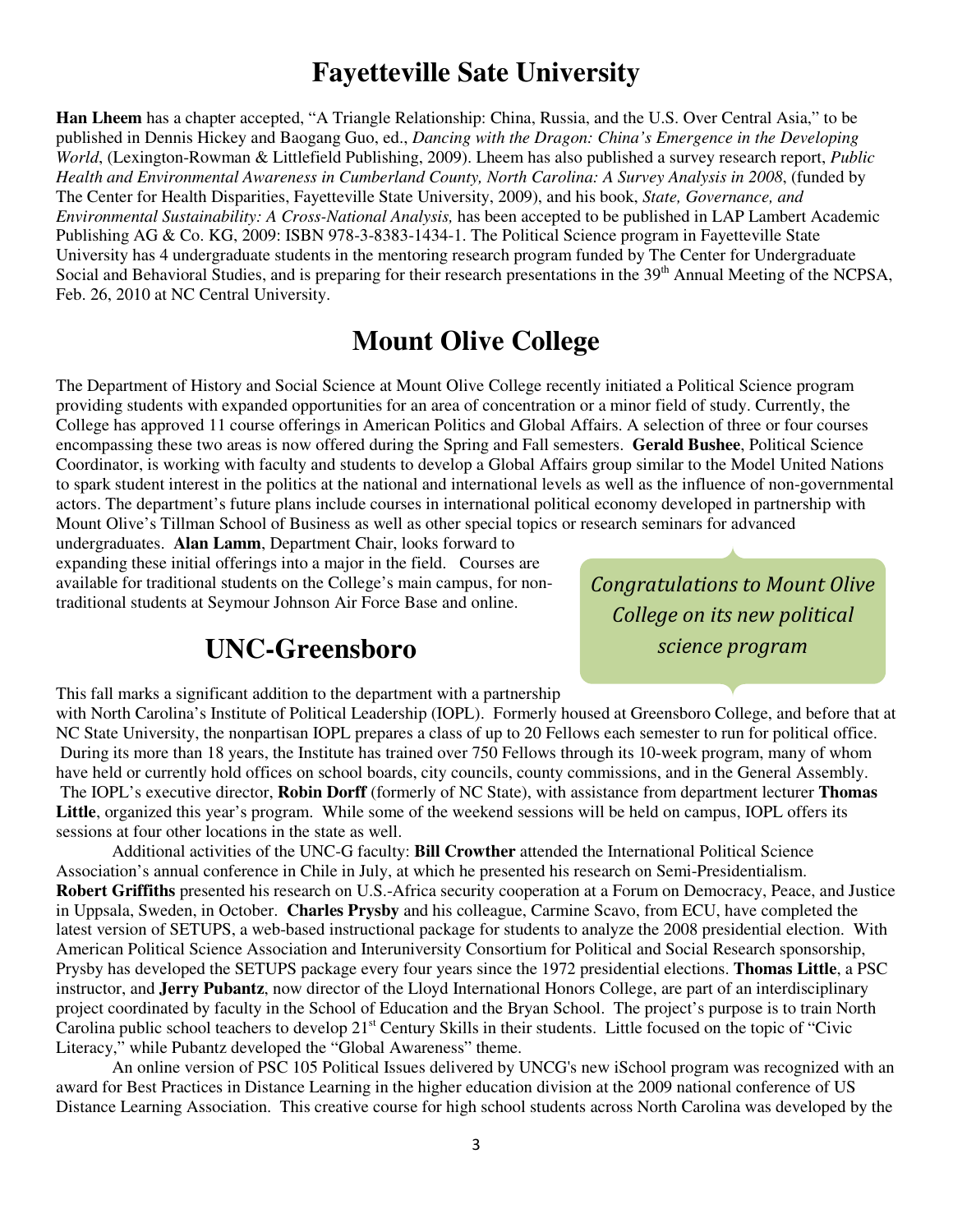Division of Continual Learning (DCL) staff and four faculty in the department— **Elizabeth McNamara, Carisa Showden, A. Leigh Sink,** and **Adam Van Liere**.

### **UNC-Wilmington**

News items from the Department of Public and International Affairs: **John F. Brennan** joined our faculty in Fall 2009. He teaches graduate and undergraduate courses in quantitative methods, local government, public management, as well as program and policy analysis. Prior to coming to UNCW, John was a Program Manager and Research Associate at the Maxine Goodman Levin College of Urban Affairs at Cleveland State University. He has worked in various research capacities at Cleveland State University, the Cleveland Metropolitan School District, CGI Information and Technology Consultants, and as a contract researcher.

In other news, approval was granted in September 2009 for the Betty and Dan Cameron Family Distinguished Professorship of Innovation in the Nonprofit Sector, and in November 2009 for our Graduate Certificate in Conflict Management and Resolution, which will begin in Fall 2010. The keynote address for the annual Poli-Sci Days program, "US Policy in the Middle East," was given by Jonathan Broder, senior editor for defense and foreign policy at *Congressional Quarterly Weekly*.

Publications within the department include: Bruce, Katherine E., **Jennifer E. Horan**, Patricia H. Kelley, Mark Galizio. 2009. "Teaching Evolution in the Galápagos." *The Journal of Effective Teaching* 9(2):14-28; **Jennifer Horan and Stephen Meinhold**, *et al*. "Evaluating Disaster Education: NOAA's Tsunami Ready Community Program and Risk Awareness Education Efforts." *New Directions for Evaluation* (forthcoming); **Stephen Meinhold**, **Jennifer Horan**, *et al*. 2009. "Managing Tsunami Risk: Social Context Influences on Preparedness." *Journal of Pacific Rim Psychology* 3(1):27- 37; **Jungkun Seo**. "Staying the Course or Switching Position? Recurring Roll Call Votes on China's MFN Extension in the U.S. House, 1990–2000" *American Politics Research* (forthcoming); **Jungkun Seo**. "Wedge Issue Dynamics and Party Position Shifts: Chinese Exclusion Debates in the U.S. Congress, 1879-1882" *Party Politics* (forthcoming). **Jungkun Seo**. "U.S.-China Trade Under Pressure From Congress," *Journal of US-China Public Administration* (forthcoming); **Remonda Kleinberg**. *The Politics of International Trade Regulation in the Developing World*. Durham, NC: Carolina Academic Press (forthcoming); **Paarlberg, L.E**. and Bielefeld W. (2009). "Complexity Science – An Alternative Framework for Understanding Strategic Management in Public Serving Organizations" with Wolfgang Bielefeld. *International Journal of Public Management. 12(2): 236-261;* **Paarlberg, L.E**. and Varda, D. (2009)"Redefining Nonprofit Carrying Capacity: A Network Exchange Perspective." *with* Danielle Varda *Nonprofit Voluntary Sector Quarterly.* 28(4). 597-613*;* **Paarlberg, L.E.** and Gen, S. (2009). "The Determinants of Private Funding of Public Services: The Case of k-12 Education." *American Review of Public Administration.* 39(4): 391-408. Christensen, R., Clerkin, R., Nesbit, B. and **Paarlberg, L.** (2009). Light and dark sides of nonprofit activities and the rules to manage them: The case of charitable bingo." *Administration and Society*. *41 ((2): 213 – 234.* 

Grants and honors received by the department include **Laurie Paarlberg**, **Steve Meinhold**, and **Tom Barth**, *Successful Nonprofit Associations and Programs (SNAP),* \$197,000 award from the Kate B. Reynolds Charitable Trust; **Remonda Kleinberg**'s UNCW-TV series, "The World at Large" received one of the 30<sup>th</sup> annual *Silver Telly Awards*, which honor the very best local, regional, and cable television programs (winning entries are recognized and awarded as Silver or Bronze Winners); **Earl Sheridan** was reelected to a second term on the Wilmington City Council; **Robert Hatem** won the 2009 NCPSA Undergraduate Paper Award; and **Elizabeth Saunders** and **Imari Nkenge-Hinds** won outstanding delegate awards at the Columbia University Model UN conference.

## **Western Carolina University**

**Claudia Bryant** works part-time in the Western Carolina University International Services and Programs Office. She coordinates faculty exchanges and spent the 2009 summer in Korea and Japan. **Todd Collins** has recently had articles accepted for publication in *PS: Political Science and Politics* and *White House Studies*. **Chris Cooper** continues to direct the MPA Program and the Public Policy Institute. He has forthcoming articles in *Social Forces*, *Southern Cultures*, and *Psychological Assessment*.

**Kristen Flanagan** joins the department from the University of Pittsburgh. She is completing her dissertation, "The Supply and Demand of Mediation." **Gibbs Knotts** serves as chair of the NCAA Honors Committee and as a member of the North Carolina Internship Council. He has articles accepted for publication in *Social Forces* and *Southern*